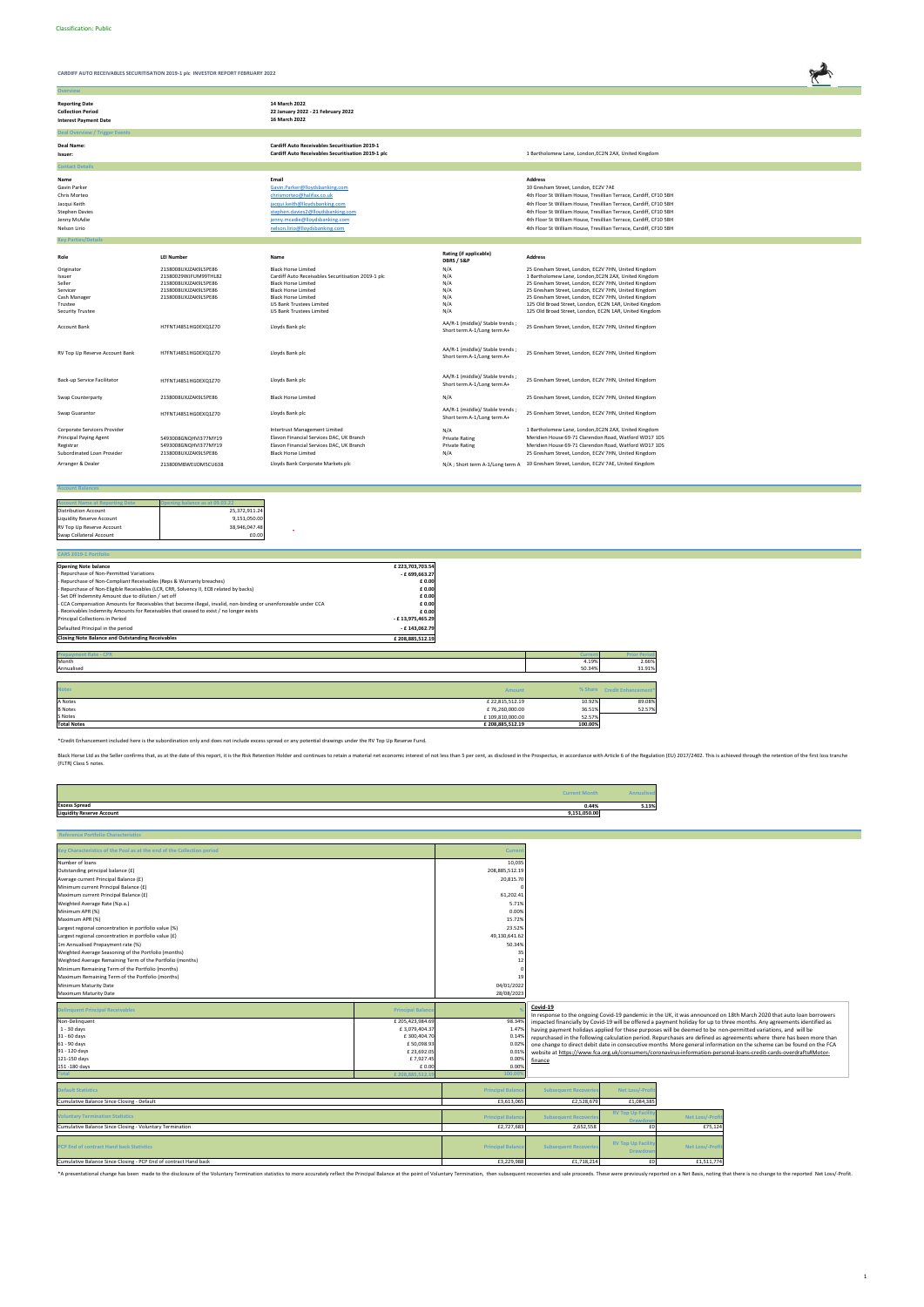# **Blackhorse Portfolio Data - Stratification Tables Unaudited Stratification Tables as at 21 February 2022**

|                                                     |                         | <b>Current Period</b> |                            |                 |                      |
|-----------------------------------------------------|-------------------------|-----------------------|----------------------------|-----------------|----------------------|
| <b>Contract Type</b>                                | <b>Number</b>           |                       | <b>Value (GBP)</b>         |                 | <b>Balloon Amoun</b> |
| Personal Contract Purchase (PCP)                    | 10,035                  | 100.00%               | 208,885,512                | 100.00%         | 175,097,896          |
| <b>TOTAL</b>                                        | 10,035                  | 100.009               | 208,885,512                | 100.00          |                      |
|                                                     |                         | <b>Current Period</b> |                            |                 |                      |
| <b>Finance Type</b>                                 | <b>Numbe</b>            |                       | <b>Value (GBP)</b>         |                 |                      |
| New Cars                                            | 6,433                   | 64.11%                | 162,028,986                | 77.57%          |                      |
| Used Cars                                           | 3,602                   | 35.89%                | 46,856,526                 | 22.43%          |                      |
| <b>OTA</b>                                          | 10,035                  | 100.00                | 208.885.51                 | 100.00          |                      |
|                                                     |                         | <b>Current Period</b> |                            |                 |                      |
| <b>Geographic Distribution</b>                      | <b>Number</b>           |                       | <b>Value (GBP)</b>         |                 |                      |
| <b>GREATER LONDON</b>                               | 1,068                   | 10.64%                | 25,866,275                 | 12.38%          |                      |
| <b>SOUTH EAST</b>                                   | 2,323                   | 23.15%                | 49,130,642                 | 23.52%          |                      |
| SOUTH WEST                                          | 1,035                   | 10.31%                | 19,128,579                 | 9.16%           |                      |
| <b>EAST ANGLIA</b>                                  | 352                     | 3.51%                 | 7,027,745                  | 3.36%           |                      |
| <b>EAST MIDLANDS</b>                                | 628                     | 6.26%                 | 13,096,872                 | 6.27%           |                      |
| <b>WEST MIDLANDS</b><br>NORTHERN                    | 1,378<br>654            | 13.73%<br>6.52%       | 29,555,338                 | 14.15%<br>6.09% |                      |
| <b>NORTH WEST</b>                                   | 1,256                   | 12.52%                | 12,715,114<br>25,323,365   | 12.12%          |                      |
| YORKSHIRE & HUMBERSIDE                              | 959                     | 9.56%                 | 19,933,526                 | 9.54%           |                      |
| SCOTLAND                                            | 5                       | 0.05%                 | 117,492                    | 0.06%           |                      |
| WALES                                               | 376                     | 3.75%                 | 6,971,175                  | 3.34%           |                      |
| <b>OTHER</b>                                        | $\mathbf{1}$            | 0.01%                 | 19,389                     | 0.01%           |                      |
| <b>TOTA</b>                                         | 10,035                  | 00.00                 | 885,51<br>208              | 100.00          |                      |
|                                                     |                         | <b>Current Period</b> |                            |                 |                      |
| <b>Vehicle Make</b>                                 | <b>Number</b>           |                       | <b>Value (GBP)</b>         |                 |                      |
| <b>LAND ROVER</b>                                   | 4,614                   | 45.98%                | 127, 151, 547              | 60.87%          |                      |
| JAGUAR                                              | 2,444                   | 24.35%                | 52,215,144                 | 25.00%          |                      |
| MERCEDES-BENZ                                       | 576                     | 5.74%                 | 8,431,536                  | 4.04%           |                      |
| VAUXHALL                                            | 428                     | 4.27%                 | 2,850,534                  | 1.36%           |                      |
| FORD                                                | 369                     | 3.68%                 | 2,558,948                  | 1.23%           |                      |
| <b>BMW</b><br>AUDI                                  | 163<br>134              | 1.62%<br>1.34%        | 2,229,271<br>1,875,476     | 1.07%<br>0.90%  |                      |
| TESLA                                               | 37                      | 0.37%                 | 1,614,671                  | 0.77%           |                      |
| <b>HYUNDAI</b>                                      | 198                     | 1.97%                 | 1,495,059                  | 0.72%           |                      |
| VOLKSWAGEN                                          | 150                     | 1.49%                 | 1,330,180                  | 0.64%           |                      |
| KIA                                                 | 153                     | 1.52%                 | 1,314,506                  | 0.63%           |                      |
| NISSAN                                              | 122                     | 1.22%                 | 1,001,791                  | 0.48%           |                      |
| FIAT                                                | 132                     | 1.32%                 | 693,630                    | 0.33%           |                      |
| RENAULT                                             | 73                      | 0.73%                 | 515,877                    | 0.25%           |                      |
| VOLVO                                               | 29                      | 0.29%                 | 439,558                    | 0.21%           |                      |
| <b>CITROEN</b>                                      | 69                      | 0.69%<br>0.66%        | 403,024                    | 0.19%           |                      |
| PEUGEOT<br>SEAT                                     | 66<br>49                | 0.49%                 | 400,388<br>355,857         | 0.19%<br>0.17%  |                      |
| <b>HONDA</b>                                        | 35                      | 0.35%                 | 342,379                    | 0.16%           |                      |
| MAZDA                                               | 37                      | 0.37%                 | 333,846                    | 0.16%           |                      |
| <b>OTHER</b>                                        | 157                     | 1.56%                 | 1,332,291                  | 0.64%           |                      |
| <b>TOTA</b>                                         | 10,035                  | 100.00                | 208,885,512                | 100.00          |                      |
|                                                     |                         | <b>Current Period</b> |                            |                 |                      |
| <b>Outstanding Principal (£)</b>                    | <b>Number</b>           |                       | <b>Value (GBP)</b>         |                 |                      |
| $0.0000 \le 4,999.99$                               | 482                     | 4.80%                 | 1,885,851                  | 0.90%           |                      |
| $5,000.00 \leq 9,999.99$                            | 1,514                   | 15.09%                | 11,011,551                 | 5.27%           |                      |
| $10,000.00 \le 14,999.99$                           | 1,064                   | 10.60%                | 13,258,099                 | 6.35%           |                      |
| 15,000.00 <= 19,999.99                              | 1,482                   | 14.77%                | 26,268,750                 | 12.58%          |                      |
| $20,000.00 \le 24,999.99$                           | 2,700                   | 26.91%                | 60,921,616                 | 29.17%          |                      |
| $25,000.00 \le 29,999.99$<br>30,000.00 <= 34,999.99 | 1,033<br>571            | 10.29%<br>5.69%       | 27,889,957<br>18,636,120   | 13.35%<br>8.92% |                      |
| $35,000.00 \leq 39,999.99$                          | 633                     | 6.31%                 | 23,691,103                 | 11.34%          |                      |
| $40,000.00 \le 44,999.99$                           | 283                     | 2.82%                 | 11,963,966                 | 5.73%           |                      |
| 45,000.00 <= 49,999.99                              | 187                     | 1.86%                 | 8,831,492                  | 4.23%           |                      |
| $50,000.00 \leq 54,999.99$                          | 75                      | 0.75%                 | 3,892,512                  | 1.86%           |                      |
| $55,000.00 \le 59,999.99$                           | 8                       | 0.08%                 | 451,904                    | 0.22%           |                      |
| $60,000.00 \le 64,999.99$                           | $\overline{\mathbf{3}}$ | 0.03%                 | 182,591                    | 0.09%           |                      |
| $65,000.00 \le 69,999.99$                           | $\pmb{0}$               | 0.00%                 | $\mathbf 0$                | 0.00%           |                      |
| $70,000.00 \le 74,999.99$                           | $\pmb{0}$               | 0.00%                 | $\mathbf 0$                | 0.00%           |                      |
| $75,000.00 \le 80,000.00$                           | $\mathsf 0$<br>10.035   | 0.00%<br>00.009       | $\mathsf 0$                | 0.00%<br>100.00 |                      |
|                                                     |                         |                       |                            |                 |                      |
| <b>Seasoning (months)</b>                           |                         | <b>Current Period</b> |                            |                 |                      |
| $01 - 12$                                           | Number<br>$\pmb{0}$     | 0.00%                 | Value (GBP)<br>$\pmb{0}$   | 0.00%           |                      |
| 13-24                                               | $\mathbf{1}$            | 0.01%                 | 0                          | 0.00%           |                      |
| 25-36                                               | 6,534                   | 65.11%                | 140,149,267                | 67.09%          |                      |
| 37-48                                               | 3,498                   | 34.86%                | 68,736,245                 | 32.91%          |                      |
| 49-60                                               | $\overline{2}$          | 0.02%                 | $\mathbf 0$                | 0.00%           |                      |
| <b>TOTA</b>                                         | 10,035                  | 100.00                | 208,885,512                | 100.00          |                      |
| <b>Remaining Term (months)</b>                      |                         | <b>Current Period</b> |                            |                 |                      |
|                                                     | <b>Number</b>           |                       | <b>Value (GBP)</b>         |                 |                      |
| $01 - 12$                                           | 4,920                   | 49.03%                | 98,859,502                 | 47.33%          |                      |
| 13-24                                               | 5,115                   | 50.97%                | 110,026,010<br>$\mathbf 0$ | 52.67%          |                      |
| 25-36<br>37-48                                      | $\pmb{0}$<br>$\pmb{0}$  | 0.00%<br>0.00%        | $\pmb{0}$                  | 0.00%<br>0.00%  |                      |
| 49-60                                               | $\pmb{0}$               | 0.00%                 | 0                          | 0.00%           |                      |
| 61 MONTHS                                           | $\mathsf 0$             | 0.00%                 | $\mathsf 0$                | 0.00%           |                      |
| <b>TOTA</b>                                         | 10,035                  | 100.009               | 208.885.512                | 00.00           |                      |
|                                                     |                         | <b>Current Period</b> |                            |                 |                      |
| <b>Yield Distribution</b>                           | Number                  |                       | Value (GBP)                |                 |                      |
| <b>INTEREST FREE</b>                                | 852                     | 8.49%                 | 12,407,252                 | 5.94%           |                      |
| $0.01\% - 0.99\%$                                   | $\pmb{0}$               | 0.00%                 | 0                          | 0.00%           |                      |
| 1.00% - 1.99%                                       | 8                       | 0.08%                 | 268,313                    | 0.13%           |                      |
| 2.00% - 2.99%                                       | 21                      | 0.21%                 | 760,320                    | 0.36%           |                      |
| 3.00% - 3.99%                                       | 810                     | 8.07%                 | 22,621,696                 | 10.83%          |                      |
| 4.00% - 4.99%<br>5.00% - 5.99%                      | 838<br>3,727            | 8.35%<br>37.14%       | 20,245,065<br>92,346,574   | 9.69%<br>44.21% |                      |
| 6.00% - 6.99%                                       | 1,226                   | 12.22%                | 28,700,643                 | 13.74%          |                      |
| 7.00% - 7.99%                                       | 582                     | 5.80%                 | 8,333,095                  | 3.99%           |                      |
| 8.00% - 8.99%                                       | 368                     | 3.67%                 | 5,151,067                  | 2.47%           |                      |
| 9.00% - 9.99%                                       | 892                     | 8.89%                 | 10,190,597                 | 4.88%           |                      |
| 10.00% - 10.99%                                     | 482                     | 4.80%                 | 5,777,047                  | 2.77%           |                      |
| 11.00% - 11.99%                                     | 93                      | 0.93%                 | 1,035,532                  | 0.50%           |                      |
| 12.00% - 12.99%                                     | $101\,$                 | 1.01%                 | 819,758                    | 0.39%           |                      |
| 13.00% - 13.99%<br>14.00% - 14.99%                  | 27<br>$\overline{7}$    | 0.27%<br>0.07%        | 187,609<br>37,197          | 0.09%<br>0.02%  |                      |
| 15.00% - 15.99%                                     | $\mathbf{1}$            | 0.01%                 | 3,748                      | 0.00%           |                      |

**TOTAL 10,035 100.00% 208,885,512 100.00%**

|                            |               | <b>Current Period</b> |             |         |
|----------------------------|---------------|-----------------------|-------------|---------|
| Balloon Amount (£)         | <b>Number</b> | %                     | Value (GBP) |         |
| <b>NO BALLOON</b>          | 0             | $\mathbf 0$           | $^{\circ}$  |         |
| $0.01 \le 2,000.00$        | 25            | 0.25%                 | 76,904      | 0.04%   |
| $2,000.00 \leq 3,999.99$   | 642           | 6.40%                 | 3,020,131   | 1.45%   |
| $4,000.00 \leq 5,999.99$   | 874           | 8.71%                 | 5,978,829   | 2.86%   |
| $6,000.00 \le 7,999.99$    | 569           | 5.67%                 | 5,364,016   | 2.57%   |
| $8,000.00 \leq 9,999.99$   | 491           | 4.89%                 | 5,815,454   | 2.78%   |
| $10,000.00 \leq 11,999.99$ | 487           | 4.85%                 | 6,988,457   | 3.35%   |
| $12,000.00 \leq 13,999.99$ | 562           | 5.60%                 | 9,286,919   | 4.45%   |
| $14,000.00 \leq 15,999.99$ | 648           | 6.46%                 | 12,017,570  | 5.75%   |
| $16,000.00 \leq 17,999.99$ | 796           | 7.93%                 | 16,640,907  | 7.97%   |
| $18,000.00 \leq 19,999.99$ | 1,385         | 13.80%                | 31,388,745  | 15.03%  |
| $20,000.00 \le 21,999.99$  | 1,088         | 10.84%                | 26,475,059  | 12.67%  |
| $22,000.00 \le 23,999.99$  | 543           | 5.41%                 | 14,286,312  | 6.84%   |
| $24,000.00 \le 25,999.99$  | 243           | 2.42%                 | 7,111,459   | 3.40%   |
| $26,000.00 \le 27,999.99$  | 242           | 2.41%                 | 7,754,886   | 3.71%   |
| $28,000.00 \le 29,999.99$  | 224           | 2.23%                 | 7,608,818   | 3.64%   |
| $30,000.00 \leq 31,999.99$ | 226           | 2.25%                 | 8,059,625   | 3.86%   |
| $32,000.00 \leq 33,999.99$ | 261           | 2.60%                 | 9,787,533   | 4.69%   |
| $34,000.00 \leq 35,999.99$ | 272           | 2.71%                 | 10,824,895  | 5.18%   |
| $36,000.00 \leq 37,999.99$ | 137           | 1.37%                 | 5,770,336   | 2.76%   |
| $38,000.00 \leq 39,999.99$ | 124           | 1.24%                 | 5,512,816   | 2.64%   |
| $>= 40,000.00$             | 196           | 1.95%                 | 9,115,842   | 4.36%   |
| <b>TOTAL</b>               | 10.035        | 100.00%               | 208.885.512 | 100.00% |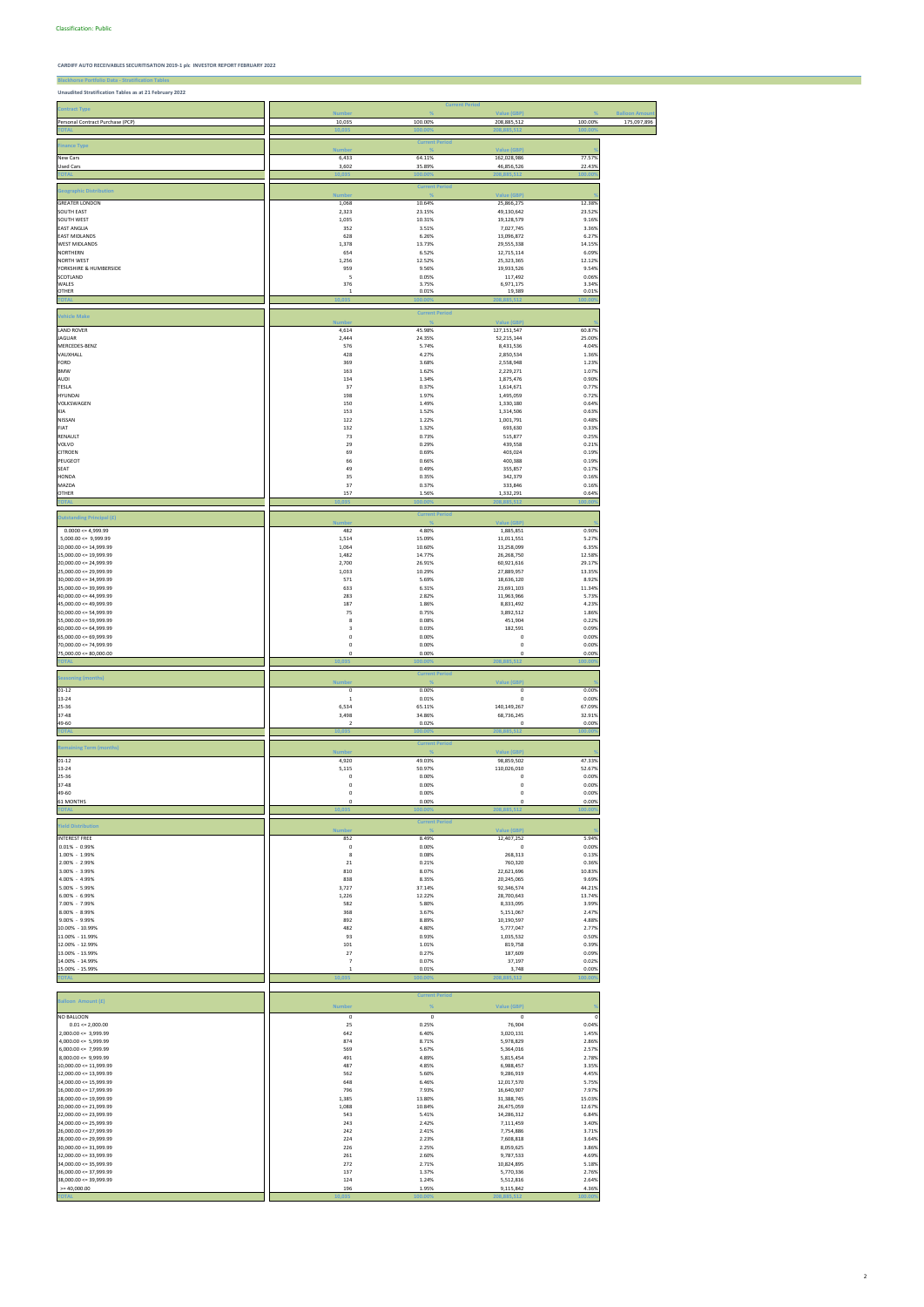**TOTAL 10,035 100.00% 208,885,512 100.00%**

#### **Notes in Issue as at 16 March 2022**

|--|

| <b>Blackhorse Portfolio Data - Stratification Tables</b>          |                |                       |                    |         |
|-------------------------------------------------------------------|----------------|-----------------------|--------------------|---------|
| Unaudited Stratification Tables as at 21 February 2022 - (cont'd) |                |                       |                    |         |
|                                                                   |                | <b>Current Period</b> |                    |         |
| PCP Balloon as a % of Original Balance                            | <b>Number</b>  | %                     | <b>Value (GBP)</b> |         |
| $0.000 - 9.999$                                                   | 9              | 0.09%                 | 42,215             | 0.02%   |
| 9.999 - 19.999                                                    | 8              | 0.08%                 | 60,671             | 0.03%   |
| 19.999 - 29.999                                                   | 125            | 1.25%                 | 949,818            | 0.45%   |
| 29.999 - 39.999                                                   | 1,335          | 13.30%                | 13,542,860         | 6.48%   |
| 39.999 - 49.999                                                   | 2,458          | 24.49%                | 41,342,877         | 19.79%  |
| 49.999 - 59.999                                                   | 3,125          | 31.14%                | 73,680,871         | 35.27%  |
| 59.999 - 69.999                                                   | 1,953          | 19.46%                | 51,539,553         | 24.67%  |
| 69.999 - 79.999                                                   | 707            | 7.05%                 | 19,336,863         | 9.26%   |
| 79.999 - 89.999                                                   | 194            | 1.93%                 | 5,139,156          | 2.46%   |
| 89.999 - 99.999                                                   | 109            | 1.09%                 | 2,898,056          | 1.39%   |
| 100.000                                                           | 12             | 0.12%                 | 352,574            | 0.17%   |
| <b>TOTAL</b>                                                      | 10,035         | 100.00%               | 208,885,512        | 100.00% |
|                                                                   |                | <b>Current Period</b> |                    |         |
| <b>PCP Quarter of Maturity Distribution</b>                       | <b>Number</b>  | %                     | <b>Value (GBP)</b> |         |
| Q4 2021                                                           | $\mathbf 0$    | 0.00%                 | 0                  | 0.00%   |
| Q1 2022                                                           | 412            | 4.11%                 | 8,987,147          | 4.30%   |
| Q2 2022                                                           | 733            | 7.30%                 | 16,735,898         | 8.01%   |
| Q3 2022                                                           | 1,100          | 10.96%                | 20,283,413         | 9.71%   |
| Q4 2022                                                           | 2,106          | 20.99%                | 42,999,580         | 20.59%  |
| Q1 2023                                                           | 2,336          | 23.28%                | 46,359,157         | 22.19%  |
| Q2 2023                                                           | 2,832          | 28.22%                | 61,271,660         | 29.33%  |
| Q3 2023                                                           | 516            | 5.14%                 | 12,248,656         | 5.86%   |
| Q4 2023                                                           | $\mathbf 0$    | 0.00%                 | 0                  | 0.00%   |
| Total                                                             | 10,035         | 100.00%               | 208,885,512        | 100.00% |
|                                                                   |                | <b>Current Period</b> |                    |         |
| <b>Distribution by Fuel Type</b>                                  | <b>Number</b>  | %                     | <b>Value (GBP)</b> |         |
| PETROL                                                            | 3,089          | 30.78%                | 45,612,222         | 21.84%  |
| DIESEL                                                            | 6,747          | 67.23%                | 155,246,488        | 74.32%  |
| PETROL / LPG                                                      | $\mathbf 0$    | 0.00%                 | $\mathsf 0$        | 0.00%   |
| <b>ELECTRIC</b>                                                   | 92             | 0.92%                 | 4,002,591          | 1.92%   |
| PETROL / BIO-ETHANOL                                              | $\mathbf 0$    | 0.00%                 | $\mathsf 0$        | 0.00%   |
| PETROL / CNG                                                      | $\mathbf 0$    | 0.00%                 | $\Omega$           | 0.00%   |
| PETROL / ELECTRIC HYBRID                                          | 17             | 0.17%                 | 219,932            | 0.11%   |
| <b>RANGE EXTENDER</b>                                             | $\overline{7}$ | 0.07%                 | 195,811            | 0.09%   |
| PETROL / PLUG-IN ELECTRIC HYBRID                                  | 79             | 0.79%                 | 3,535,002          | 1.69%   |
| DIESEL / ELECTRIC HYBRID                                          | $\overline{a}$ | 0.04%                 | 73,466             | 0.04%   |
| DIESEL / PLUG-IN ELECTRIC HYBRID                                  | 0              | 0.00%                 | 0                  | 0.00%   |
| <b>OTHER</b>                                                      | $\Omega$       | 0.00%                 | $\Omega$           | 0.00%   |

#### **Rating Triggers**

| <b>Series Name</b>                | <b>Class A</b>    | <b>Class B</b>         | <b>Class S</b>    | <b>Total</b>      |
|-----------------------------------|-------------------|------------------------|-------------------|-------------------|
| <b>Issue Date</b>                 | 04 December 2019  | 04 December 2019       | 04 December 2019  |                   |
| <b>ISIN</b>                       | XS2061883752      | XS2061883836           | N/A               |                   |
| <b>Stock Exchange Listing</b>     | LSE               | LSE                    | N/A               |                   |
| Rating at Issue - S&P/DBRS        | AAA / AAA (sf)    | A (sf) / AA (low) (sf) | Unrated           |                   |
| Current Rating - S&P/DBRS         | AAA / AAA (sf)    | AA (sf) / AAA (sf)     | Unrated           |                   |
| Currency                          | GBF               | GBP                    | GBP               | GBP               |
| Original Issue Size               | £424,000,000.00   | £76,260,000.00         | £109,810,000.00   | £610,070,000.00   |
| Note Factor                       | 0.05381017        | 1.00000000             | 1.00000000        | 0.34239597        |
| <b>Outstanding Amount (GBP)</b>   | £22,815,512.19    | £76,260,000.00         | £109,810,000.00   | £208,885,512.19   |
| <b>Final Maturity Date</b>        | 04 September 2025 | 04 September 2025      | 04 September 2025 |                   |
| Interest Rate (Fixed) applicable  | N/f               | N/f                    | 4.0%              |                   |
| Compounded Daily SONIA applicable | 0.44508%          | 0.44508%               | N/A               |                   |
| Margin                            | 0.63000%          | 2.250%                 | N/A               |                   |
| Interest Rate applicable          | 1.07508%          | 2.69508%               | N/A               |                   |
| <b>Balance Before Payment</b>     | £37,633,703.54    | £76,260,000.00         | £109,810,000.00   | £223,703,703.54   |
| <b>Principal Redemption</b>       | £14,818,191.35    | £0.00                  | £0.00             | $-£14,818,191.35$ |
| <b>Balance After Payment</b>      | £22,815,512.19    | £76,260,000.00         | £109,810,000.00   | £208,885,512.19   |
| Interest Amount Payable           | £31,037.23        | £157,664.40            | £366,033.33       | £554,734.96       |

\* Will instead apply to Black Horse Limited (as Swap Counterparty) if at a later date it obtains the required ratings.

\*\* Applies as long as the Collateral Option applicable is "Strong"

| Counterparty                                                                                                                                 | Role                | <b>Current Rating</b>                 |                                                                       | <b>Required Rating</b>                                                              |                                                                                                  | <b>Consequences</b>                                                                                                                                                                                                                                                                                                                             |                | Met (Yes (Y)/No (N)) |
|----------------------------------------------------------------------------------------------------------------------------------------------|---------------------|---------------------------------------|-----------------------------------------------------------------------|-------------------------------------------------------------------------------------|--------------------------------------------------------------------------------------------------|-------------------------------------------------------------------------------------------------------------------------------------------------------------------------------------------------------------------------------------------------------------------------------------------------------------------------------------------------|----------------|----------------------|
|                                                                                                                                              |                     | <b>S&amp;P</b>                        | <b>DBRS</b>                                                           | <b>S&amp;P</b>                                                                      | <b>DBRS</b>                                                                                      |                                                                                                                                                                                                                                                                                                                                                 | <b>S&amp;P</b> | <b>DBRS</b>          |
| Lloyds Bank plc (LEI:<br>H7FNTJ4851HG0EXQ1Z70)                                                                                               | <b>Account Bank</b> | Short term A-1; Long term A+          | AA; R-1 (middle); Stable trends                                       | Long term issuer rating below A                                                     | Long term issuer rating below<br>A or long term critical<br>obligations rating below A<br>(high) | Within 60 days from the downgrade below the<br>minimum rating open substitute accounts at a<br>suitable Qualified Institution and transfer all funds<br>standing to the credit of the accounts to the<br>substitute accounts.                                                                                                                   |                |                      |
| Lloyds Bank plc (LEI:<br>H7FNTJ4851HG0EXQ1Z70)                                                                                               | Back Up Facilitator | Short term A-1; Long term A+          | AA; R-1 (middle); Stable trends                                       | Long term issuer rating below BBB-                                                  | Long term issuer rating below<br>BBB (low)                                                       | The Servicer (with the assistance of the Back-Up<br>Facilitator) will appoint a back-up servicer                                                                                                                                                                                                                                                |                |                      |
|                                                                                                                                              |                     |                                       |                                                                       | Initial rating trigger: Long term<br>issuer rating of Swap Guarantor*<br>below A-** | Initial rating trigger: Long term<br>issuer rating of Swap<br>Guarantor* below A                 | First trigger: Requirement for Swap Counterparty to<br>post collateral, or transfer rights and obligations to a<br>replacement swap provider, or obtain a guarantee<br>from a guarantor that satisfies the minimum rating<br>or take such other actions to maintain the rating of<br>the notes.                                                 |                |                      |
| Black Horse Limited (LEI:<br>2138008UXJZAK9L5PE86) / Lloyds Bank plc Swap Provider / Swap Guarantor<br>Guarantor (LEI: H7FNTJ4851HG0EXQ1Z70) |                     | N/A / Short term A-1; Long term<br>A+ | N/A / AA; R-1 (middle); Stable trends Subsequent rating trigger: Long | term issuer rating of Swap<br>Guarantor* below BBB+**                               | Subsequent rating trigger:<br>Long term issuer rating of<br>Swap Guarantor* below BBB            | Second trigger: Requirement for Swap Counterparty<br>to transfer rights and obligations to a replacement<br>swap provider, or obtain a guarantee from a<br>guarantor that satisfies the minimum rating or take<br>such other actions to maintain the rating of the<br>notes and to increase the amount of collateral<br>posted in the meantime. |                |                      |

3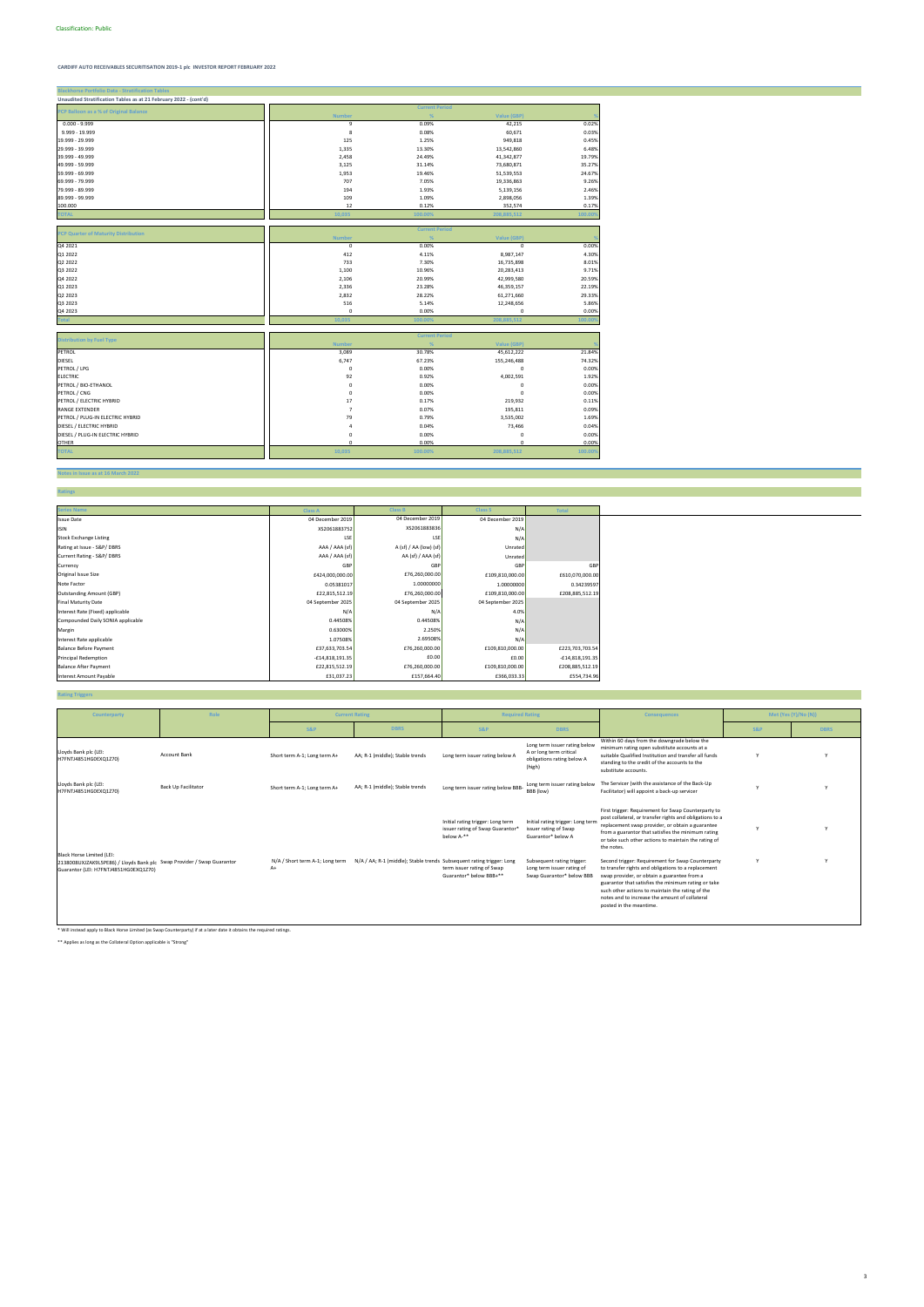**Non Rating triggers**

**Waterfall**

**Available Interest Collections**

| Available like est concentris                                                                                           |                 |
|-------------------------------------------------------------------------------------------------------------------------|-----------------|
| <b>Interest Collections</b>                                                                                             | 1,301,069.45    |
| Recoveries                                                                                                              | 50,938.83       |
| Bank interest income (on the Distribution Account and Liquidity Reserve Account)                                        |                 |
| Income from Authorised Investments                                                                                      |                 |
| Amounts available from the Liquidity Reserve Fund                                                                       |                 |
| Remaining Interest Collections Shortfall (from available principal collections)                                         |                 |
| Amounts received from the Swap Counterparty (if any)                                                                    |                 |
| Amounts available to Issuer from the RV Top Up Reserve Account                                                          |                 |
| Any surplus following repurchase of final receivables related to the exercise of call options                           |                 |
| Any revenue collections that have not been applied on the immediately preceding IPD                                     |                 |
|                                                                                                                         | 3,505.40        |
| Any interest element of repurchased receivables (e.g. MODAGs and any R&W buy-outs)                                      |                 |
| Any Revenue Collections that have not been applied above                                                                |                 |
| <b>Total Available Interest Collections</b>                                                                             | 1,355,513.68    |
|                                                                                                                         |                 |
| <b>Application of Available Interest Collections</b>                                                                    |                 |
| <b>Total Available Revenue Collections</b>                                                                              | 1,355,513.68    |
| Retained Amount to issuer (profit)                                                                                      | (916.66)        |
| Amounts due (pro rata and pari passu) to:                                                                               |                 |
| the Security Trustee                                                                                                    |                 |
| the Trustee                                                                                                             |                 |
| Amounts due to Paying Agent & the Registrar                                                                             |                 |
| Amounts due to the Swap Counter Party                                                                                   | (13, 495.42)    |
| Amounts due to third party creditors for Issuers expenses (<=£20k)                                                      | (2,750.12)      |
| Amounts due to Transaction Parties (pro rata and pari passu)                                                            |                 |
|                                                                                                                         |                 |
| Amounts due to Cash Manager                                                                                             | (833.33)        |
| Amounts due to Servicer                                                                                                 | (174, 071.26)   |
| Amounts due to Corporate Servicer Provider                                                                              |                 |
| Amounts due to the Account Bank                                                                                         | (27.01)         |
| Amounts due to the RV Top Up Reserve Account Bank                                                                       |                 |
| Amounts due to Back-Up Facilitator                                                                                      |                 |
| Amounts due to Auditors and other professional advisors                                                                 |                 |
| Amounts due for Administrator Incentive Fee                                                                             |                 |
| Class A Note Interest                                                                                                   | (31,037.23)     |
| Class B Note Interest                                                                                                   | (157, 664.40)   |
|                                                                                                                         |                 |
| Replenish Liquidity Reserve Fund to the Liquidity Reserve Fund Required Amount                                          |                 |
| Replenish Principal Deficiency Ledger                                                                                   | (143,062.79)    |
| Payment of any shortfall of interest in respect of the RV Top Up Reserve Loan                                           | (16, 286.38)    |
| Repayment of RV Top Up Reserve Loan in respect of any amounts drawn by the Issuer from the RV Top Up Reserve Fund       |                 |
| Class S Note Interest                                                                                                   | (366, 033.33)   |
| Swap Counterparty Subordinated amounts                                                                                  |                 |
| Other amounts owed by the Issuer under the transaction documents                                                        |                 |
| Interest due and payable to the Subordinated Loan Provider (in respect of Liquidity Reserve and Expense Loan only)      | (7, 117.48)     |
| Repayment of Principal on the Subordinated Loan to the Subordinated Loan Provider (in respect of the Expense Loan only) |                 |
| Deferred purchase price to the seller                                                                                   | (442, 218.27)   |
|                                                                                                                         |                 |
| <b>Total</b>                                                                                                            |                 |
|                                                                                                                         |                 |
| <b>Available Principal Collections</b>                                                                                  |                 |
| <b>Principal Collections</b>                                                                                            | 4,591,206.98    |
| Unscheduled Principal Collections (Prepayments)                                                                         | 9,384,258.31    |
| Amounts credited from Principal Deficiency Ledger                                                                       | 143,062.79      |
| Principal Collections not applied on immediately preceding IPD                                                          |                 |
| Principal element of any repurchased receivables (e.g. MODAGs and any R&W buy-outs)                                     | 699,663.27      |
| Any Principal Collections that have not been applied above                                                              |                 |
| Total                                                                                                                   | 14.818.191.35   |
|                                                                                                                         |                 |
| <b>Application of Available Principal Collections</b>                                                                   |                 |
| Available Principal Collections                                                                                         | 14,818,191.35   |
| Interest Collections Shortfall                                                                                          |                 |
|                                                                                                                         | (14.818.191.35) |
| Class A Notes Principal Amount until paid in full                                                                       |                 |
| Class B Notes Principal Amount until paid in full                                                                       |                 |
| Class S Notes Principal Amount until paid in full                                                                       |                 |
| Any remaining principal collections to the Available Interest Collections                                               |                 |
| <b>Total</b>                                                                                                            |                 |
|                                                                                                                         |                 |

# **Liquidity Reserve Fund**

| Liquidity Reserve Fund Opening Balance<br>9.151.050.00<br>Net Credits/Debits on IPD<br><b>Closing Balance</b><br>9.151.050.00 | Liquidity Reserve Fund Required Amount | 9.151.050.00 |  |
|-------------------------------------------------------------------------------------------------------------------------------|----------------------------------------|--------------|--|
|                                                                                                                               |                                        |              |  |
|                                                                                                                               |                                        |              |  |
|                                                                                                                               |                                        |              |  |

## **RV Top Up Reserve Fund**

| $1.7.7.79$ $0.9.7.75$ $0.7.75.7$ $0.7.75$                                                                        |                  |  |
|------------------------------------------------------------------------------------------------------------------|------------------|--|
| RV Top Up Reserve Required Amount at start of period                                                             | 38,946,048.84    |  |
| RV Top Up Reserve Drawn Amounts used as Available Interest Receipts in Period                                    |                  |  |
| RV Top Up Reserve Drawn Amounts released to Subordinated Loan Provider to repay RV Top Up Reserve Loan in Period | (2, 175, 490.59) |  |
| <b>Closing Balance</b>                                                                                           | 36,770,558.25    |  |
|                                                                                                                  |                  |  |
| Principal Deficiency Ledger <sup>*</sup>                                                                         |                  |  |
| <b>Opening Balance</b>                                                                                           |                  |  |
| Debit                                                                                                            | 143,062.79       |  |
| Credit                                                                                                           | (143,062.79)     |  |
| <b>Closing Balance</b>                                                                                           |                  |  |

\*Applicable first to the Class S Note Sub-PDL until the debit balance on such sub-ledger equals the Principal Amount outstanding of the Class S Notes, then the Class B Note Sub-PDL until the debit balance on such sub-ledge

| <b>Event</b>                       | <b>Test</b>                                                                                                                                                                                                                                                                                                                                                                                                                                                                                                                                                                                                                                                                                                                                                                                                                                                                                                                                                                                                                                                                                                                                                                                                    | <b>Consequence</b>                                                                                                                                                                                                                                                                             | <b>Occurrence</b> |
|------------------------------------|----------------------------------------------------------------------------------------------------------------------------------------------------------------------------------------------------------------------------------------------------------------------------------------------------------------------------------------------------------------------------------------------------------------------------------------------------------------------------------------------------------------------------------------------------------------------------------------------------------------------------------------------------------------------------------------------------------------------------------------------------------------------------------------------------------------------------------------------------------------------------------------------------------------------------------------------------------------------------------------------------------------------------------------------------------------------------------------------------------------------------------------------------------------------------------------------------------------|------------------------------------------------------------------------------------------------------------------------------------------------------------------------------------------------------------------------------------------------------------------------------------------------|-------------------|
| <b>Servicer Termination Events</b> | (a) the Servicer fails to direct (or to procure the direction of) any movement of Collections, and such failure has<br>continued un-remedied for a period of 5 Business Days, unless: (i) the failure was caused by an event outside the<br>Servicer's control and does not continue for more than 10 Business Days; or (ii) the failure relates to an amount no<br>greater than 0.05% of the aggregate Principal Amount Outstanding of all Notes and does not continue for more than 90<br>days after such failure; or<br>(b) the Servicer (i) fails to observe or perform any of its covenants and obligations and such failure results in a material<br>adverse effect on the Purchased Receivables and continues un-remedied for a period of 60 days or (ii) fails to maintain<br>its FSMA authorisation or any other regulatory licence or approval required and such failure continues un-remedied for a<br>period of 60 days: or<br>(c) the occurrence of an Insolvency Event in relation to the Servicer; or<br>(d) any of the warranties given by the Servicer prove to be untrue, incomplete or inaccurate and such default (if capable<br>of remedy) continues un-remedied for a period of 60 days. | Termination of appointment of Servicer.                                                                                                                                                                                                                                                        | N                 |
| Cash Manager Termination Event     | (a) default is made by the Cash Manager in the payment due and payable by it and such default continues un-remedied Termination of the appointment of the Cash Manager.<br>for a period of 5 Business Days; or<br>(b) default is made by the Cash Manager in the performance or observance of any of its other covenants and obligations<br>and such default continues un-remedied for a period of 60 days; or<br>(c) an Insolvency Event with respect to the Cash Manager occurs; or<br>(d) a FATCA Deduction is imposed on any payment made by the Cash Manager, which cannot be avoided by reasonable<br>measures.                                                                                                                                                                                                                                                                                                                                                                                                                                                                                                                                                                                          |                                                                                                                                                                                                                                                                                                | N                 |
| <b>Perfection Events</b>           | (a) the Seller (or the Servicer on behalf of the Seller) fails to pay any sum due from it to the Issuer within 5 Business Days, A number of perfection acts may occur, including:<br>and such failure is not remedied within the earlier of 10 Business Days; or<br>(b) the Seller being required to perfect the Issuer's legal title to the Purchased Receivables by an order of a court of<br>competent jurisdiction or by any regulatory authority of which the Seller is a member or any organisation with whose<br>instructions it is customary for the Seller to comply; or<br>(c) it becoming necessary by law to perfect the Issuer's legal title to the Purchased Receivables; or<br>(d) the Seller calling for perfection by serving notice in writing to that effect on the Issuer and the Security Trustee; or<br>(e) the occurrence of an Insolvency Event in respect of the Seller; or<br>(f) the occurrence of a Severe Deterioration Event in respect of the Seller; or<br>(g) it becoming necessary for enforcement of the Issuer's rights.                                                                                                                                                   | (a) Customers being notified of the sale of the Purchased<br>Receivables to the Issuer;<br>(b) legal title to the Portfolio being transferred to the Issuer; and<br>(c) Customers being directed to pay amounts outstanding in<br>respect of the Purchased Receivables directly to the Issuer. | N                 |
| <b>Events of Default</b>           | (a) the Issuer fails to pay interest due on Notes of the Controlling Class within 5 business days of its due date;<br>(b) the Issuer fails to pay the principal amount of a Class of Notes in full on its Final Legal Maturity Date;<br>(c) the Issuer breaches its obligations and such breach has a Material Adverse Effect and is (a) incapable of remedy or (b)<br>if capable of remedy, remains un-remedied for 60 calendar days;<br>(d) the Security granted becoming void, unenforceable or ineffective; and<br>(e) an Insolvency Event regarding the Issuer.                                                                                                                                                                                                                                                                                                                                                                                                                                                                                                                                                                                                                                           | The Notes may be declared immediately due and payable.                                                                                                                                                                                                                                         | N                 |
| Change of Control Event            | 51 per cent. or more of the issued share capital of the Servicer is no longer held beneficially by a member of the Lloyds<br><b>Banking Group</b>                                                                                                                                                                                                                                                                                                                                                                                                                                                                                                                                                                                                                                                                                                                                                                                                                                                                                                                                                                                                                                                              | The Servicer (with the assistance of the Back-Up Facilitator) will<br>appoint a back up servicer.                                                                                                                                                                                              | N                 |